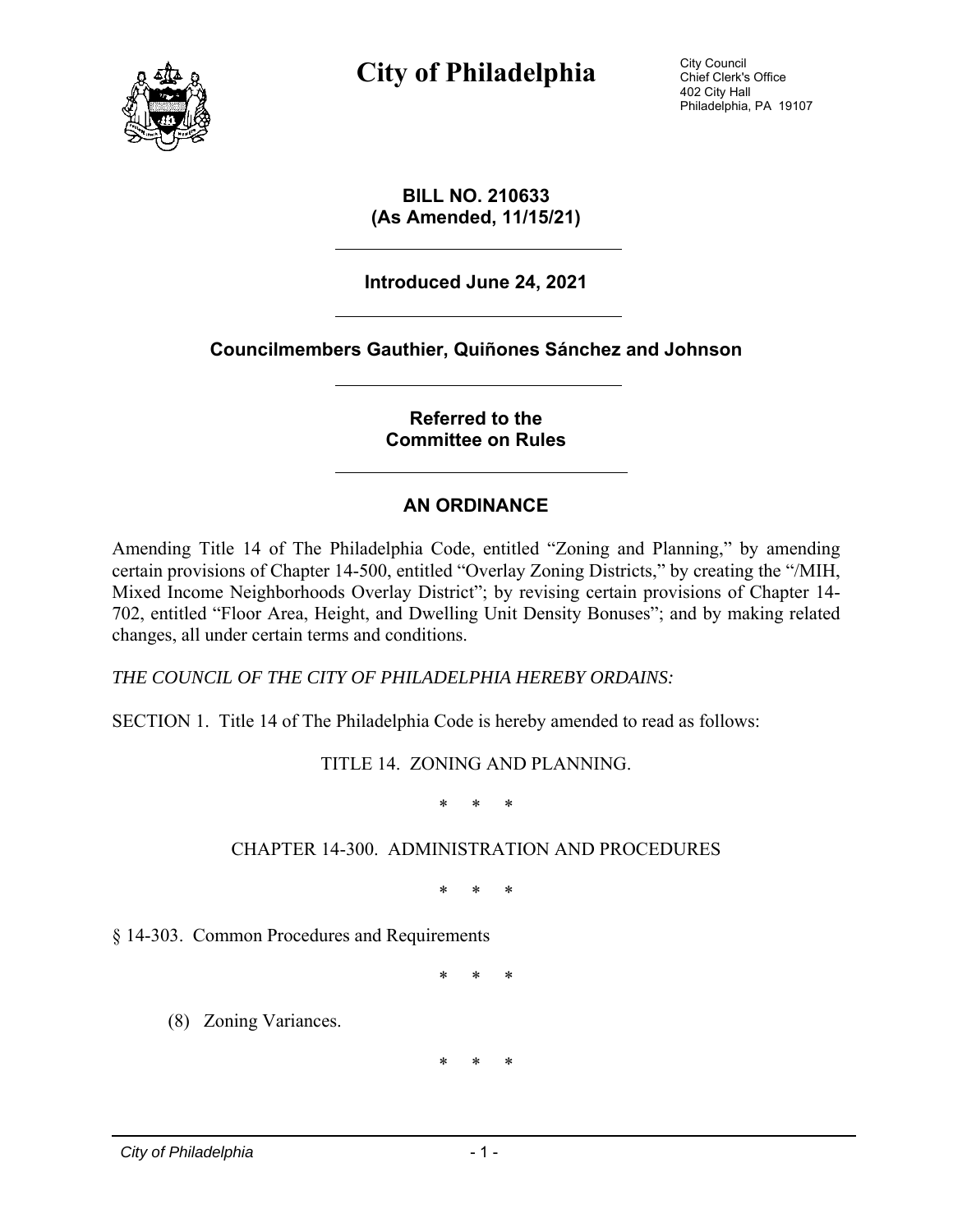*BILL NO. 210633, as amended continued*

*(a) Additional Criteria for Variances in the /MIN, Mixed Income Neighborhoods Overlay District* 

*Where all or part of the property is located in the /MIN, Mixed Income Neighborhoods Overlay District, the Zoning Board shall not approve a variance from use regulations listed in § 14-533(3)(a) and § 14-533(3)(b) unless failure to do so would constitute a taking under Fifth Amendment of the United States Constitution* 

\* \* \*

#### CHAPTER 14-500. OVERLAY ZONING DISTRICTS

\* \* \*

§ 14-513. /TOD, Transit-Oriented Development Overlay District

\* \* \*

(5) TOD Form and Design Standards.

(b) Dimensional Standards.

\* \* \*

(.2) [Properties] *Except if located within the /MIN, Mixed-Income Neighborhoods Overlay District, properties* in a CMX-3, CMX-4, CMX-5, or RMX-3 *zoning* district are subject to a base maximum floor-area ratio that is thirty percent (30%) greater than that indicated in  $\S$  14-701 (Dimensional Standards).

\* \* \*

*§ 14-533. /MIN, Mixed Income Neighborhoods Overlay District.* 

*(1) Applicability. The Mixed Income Neighborhoods Overlay District shall apply to Residential Housing Projects on lots located in the following areas:* 

*(a) The area bounded by Haverford Avenue, 41st Street, Olive Street, Fairmount Avenue, 40th Street, an Amtrak Rail Right-of-Way, Spring Garden Street, the Schuylkill River, Grays Ferry Avenue, 47th Street, Warrington Avenue, 48th Street, Beaumont Ave, 49th Street, Pentridge Avenue, 50th Street, Willows Avenue, 51st Street, Hadfield Street, 52nd Street, Whitby Avenue, 53rd Street,*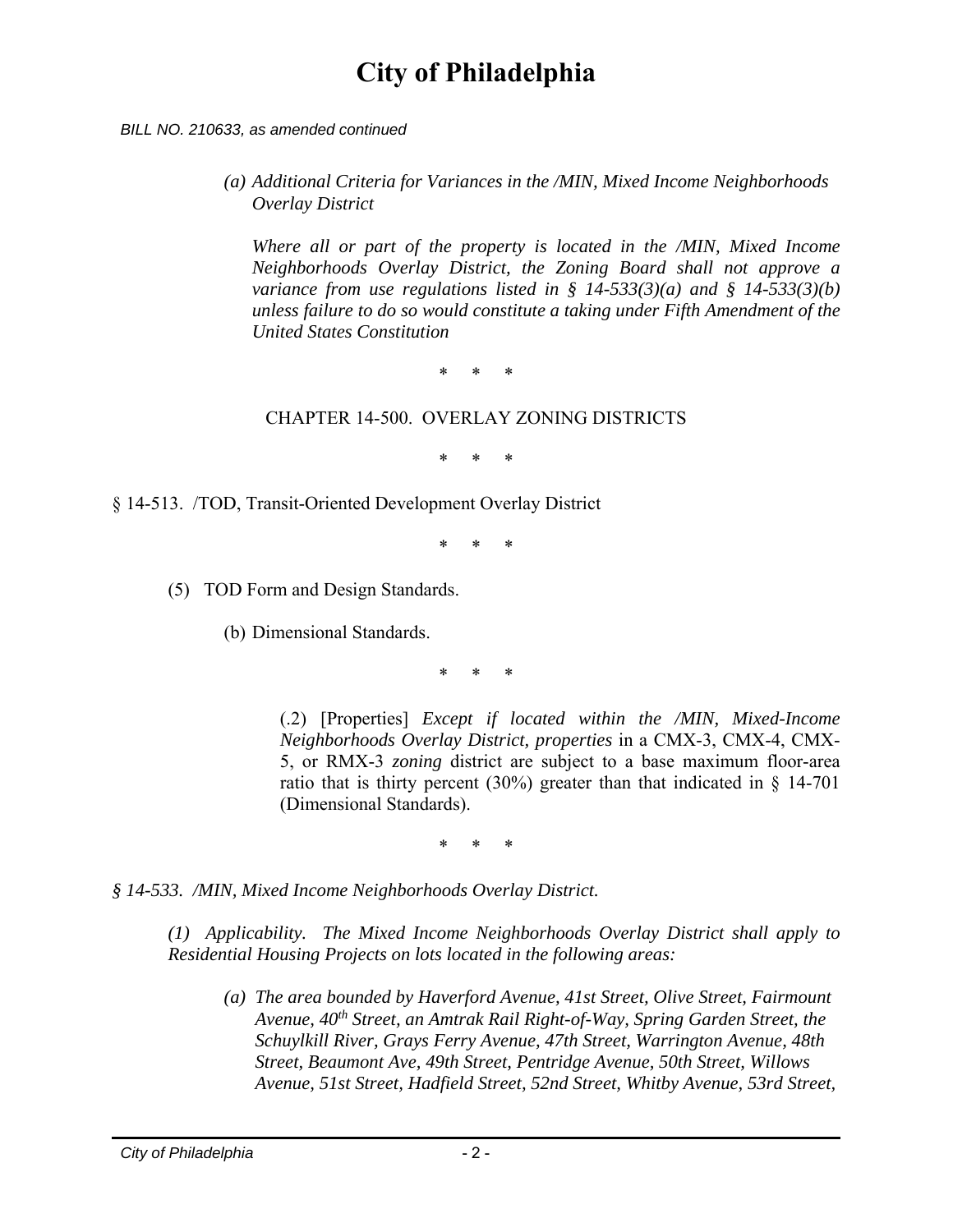*BILL NO. 210633, as amended continued*



*Chestnut Street, 54th Street, Race Street, and 50th Street, as shown on the following map, for illustrative purposes only;* 

- *(b) Any lot that is located both within the /TOD overlay district and the 7th Council District, as shown on the maps under(c) and (d) below, for illustrative purposes only;*
- *(c) The area bounded by Westmoreland Street, Kensington Avenue, Hagert Street, Emerald Street, Boston Street, Coral Street, Front Street, Norris Street, Frankford Avenue, Oxford Street, 6th Street, Dauphin Street (extended), 4th Street (extended), Lehigh Avenue, 5th Street, Allegheny Avenue, and B Street, as shown on the following map, for illustrative purposes only;*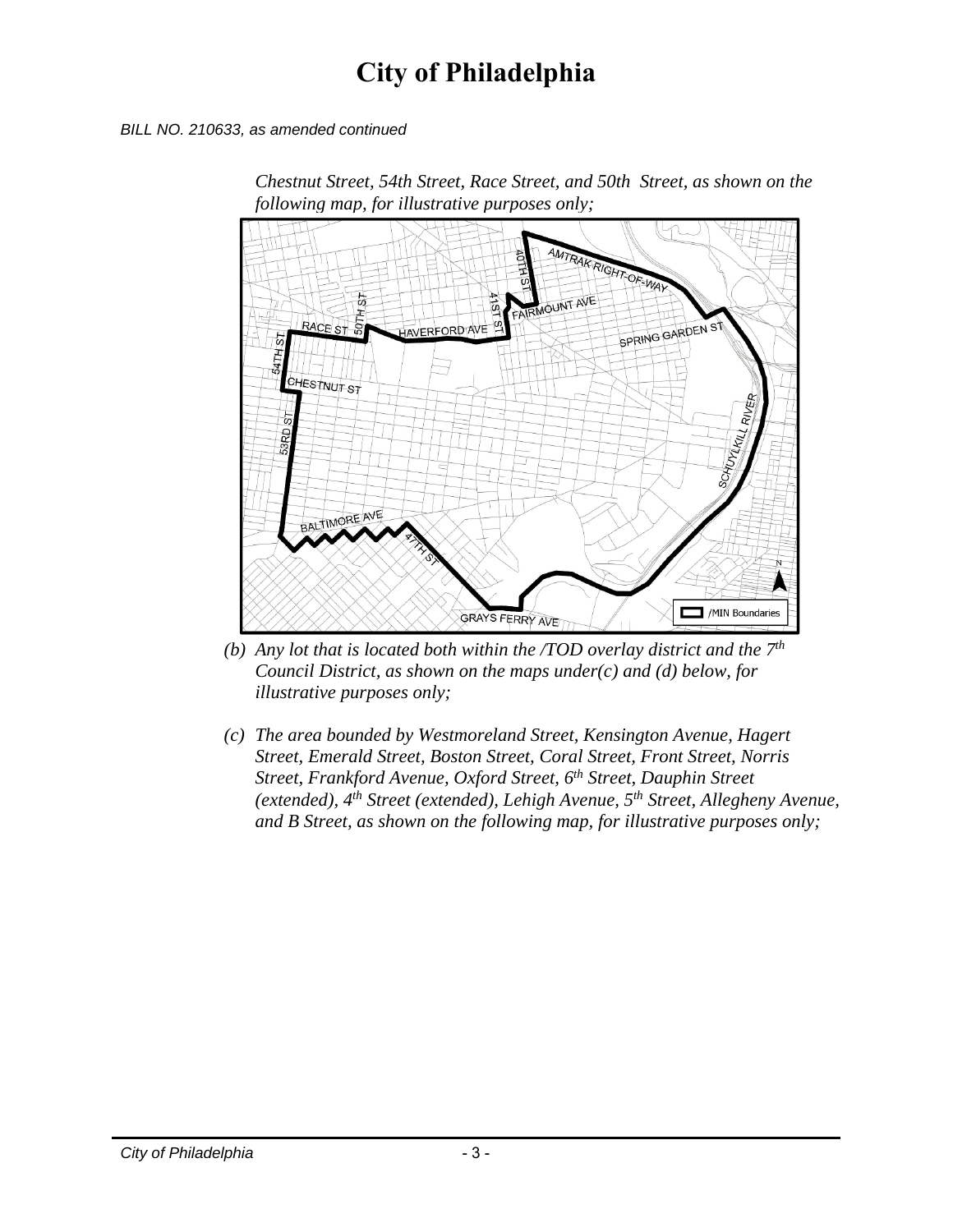*BILL NO. 210633, as amended continued*



*(d) The area bounded by Cheltenham Avenue, Charles Street, Pratt Street, Valley Street, Harrison Street, Tackawanna Street, Orthodox Street, Griscom Street, Wakeling Street, Castor Avenue, and Oxford Circle, as shown on the following map, for illustrative purposes only; and*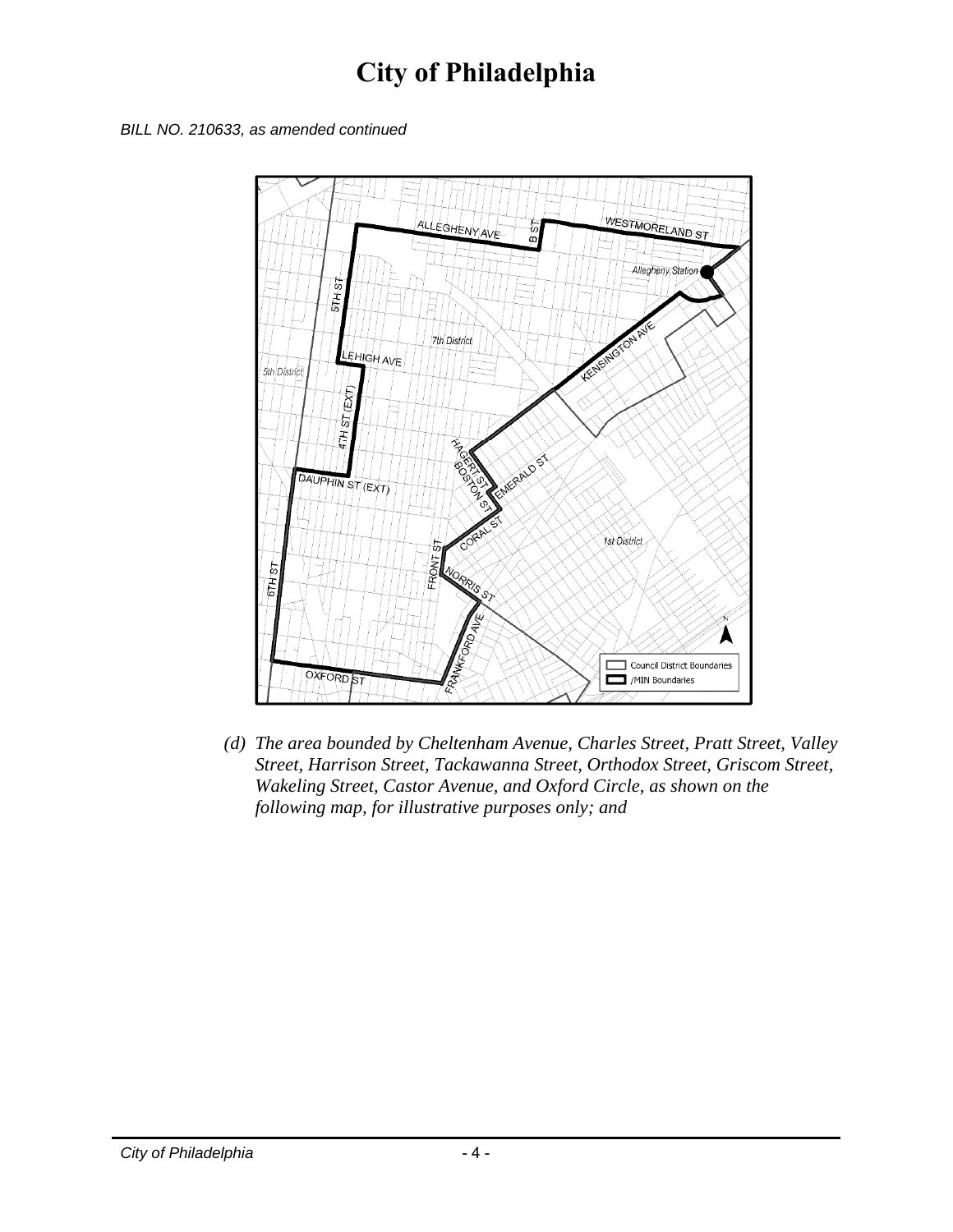



*(e) The area bounded by Roosevelt Boulevard, a former Conrail Right-of-Way, Annsbury Street, 6th Street, and Wingohocking Street, as shown on the following map, for illustrative purposes only.*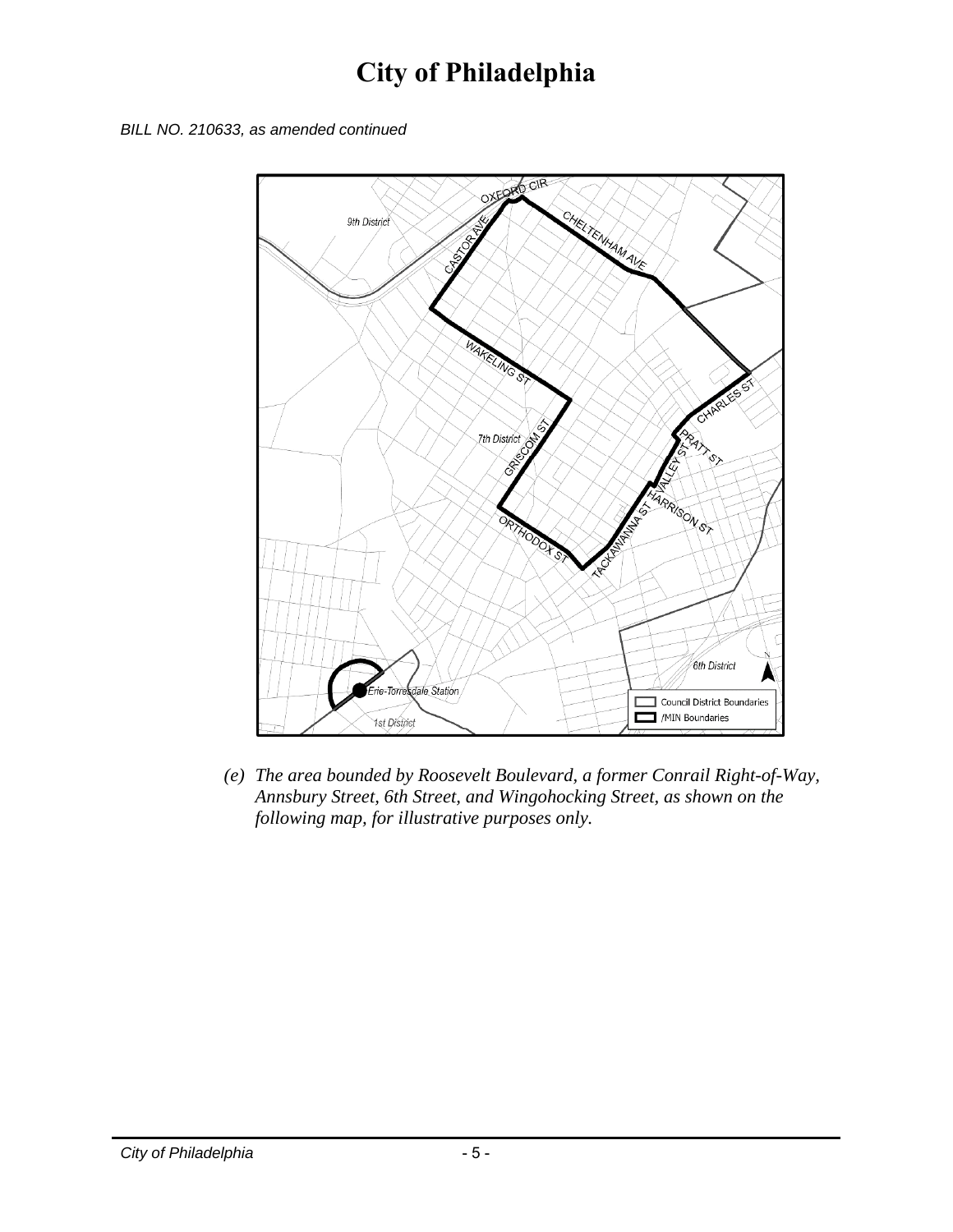



#### *(2) Definition of Residential Housing Project.*

*(a) For the purposes of this §14-533, a Residential Housing Project is any development which itself, or in combination with any closely related development, involves the construction of ten or more dwelling units, twenty or more sleeping units, or both, and that is located in whole or in part within the Mixed Income Neighborhoods Overlay District, provided a Residential Housing Project is not:* 

*(.1) Any development in which all dwelling units are developed by an educational institution for the exclusive use and occupancy of such*  institution's students or other institution-affiliated persons such as resident *advisors or house masters; or* 

*(.2) Any development where less than 25% of gross floor area will be in residential use.* 

*(b) In determining whether a development constitutes a Residential Housing Project, the City shall consider, among other things, whether the development is marketed as a single or unified project, shares common ownership or other elements, or is a phase of a larger development. This definition shall be interpreted broadly to achieve the purposes of this Chapter and to prevent evasion of its terms.* 

*(3) Use Regulations. The following standards shall apply in addition to those of the applicable base zoning district:*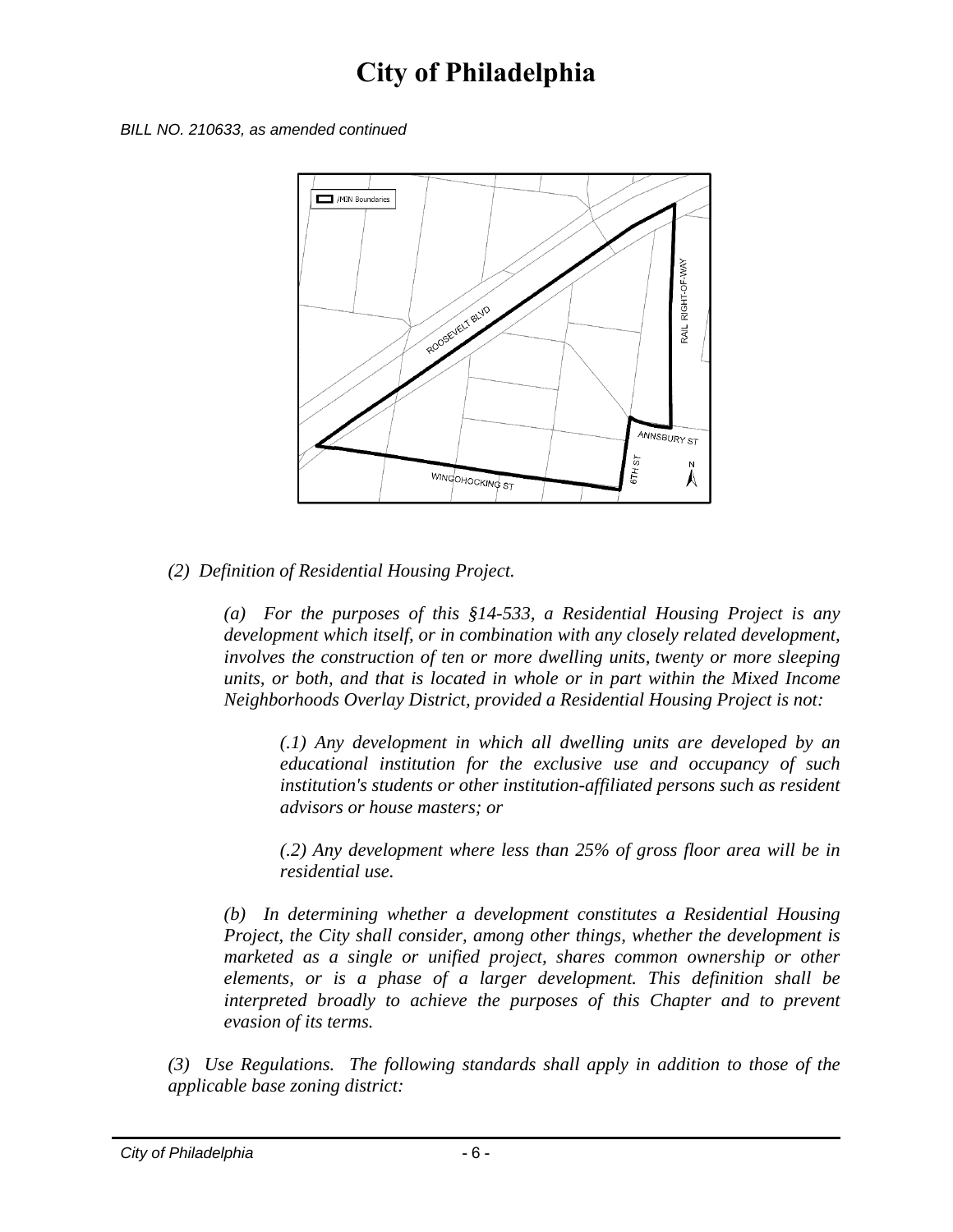#### *BILL NO. 210633, as amended continued*

*(a) At least 15% of all dwelling units (rounded up, if fractional) shall be provided and maintained as affordable on the same site as all other dwelling units.* 

*(b) Including dwelling units provided pursuant to subsection (a), above, a minimum of 20% of all dwelling units and 20% of all sleeping units (rounded up, if fractional) shall be provided and maintained as affordable on the same site as all other dwelling units, except as follows:* 

*(.1) The applicant may request that the Department of Planning and Development grant a waiver, such that, in lieu of meeting the conditions of subsection (b), above, the applicant may instead meet at least one of the following conditions, in addition to the requirement of subsection (a):* 

> *(.a) Including dwelling units provided pursuant to subsection (a), above, a minimum of 20% of all dwelling units and 20% of all sleeping units (rounded up, if fractional) shall be provided and maintained as affordable within one-half mile of the remaining units included in the Residential Housing Project; or*

> *(.b) An owner has entered into a binding agreement with the City, prior to the issuance of a building permit, pursuant to which the owner has tendered to the City a payment in lieu of providing affordable housing and the Department of Planning and Development has agreed to use such money for the purposes set forth in § 21-1605 (Trust Fund Assets Held in the Non-Recording Fee Sub-Fund) or § 21-1603 (Creation, Distribution and Use of the Trust Fund's Assets), including to defray any additional administrative costs associated with the review and enforcement of affordable housing units required by this Mixed Income Neighborhoods Overlay. The payment shall be calculated as follows:*

> > *(i) For lots located in an RM-2, RM-3, RM-4, RMX-1, RMX-2, RMX-3, IRMX, CMX-3, CMX-4, or CMX-5 zoning district: the maximum total gross floor area allowed under this section § 14-533, multiplied by nine dollars (\$9);*

> > *(ii) For lots located in an RM-1, CMX-1, CMX-2, or CMX-2.5 zoning district: the maximum total number of dwelling units allowed under this section § 14-533, multiplied by ten thousand nine hundred dollars (\$10,900); and*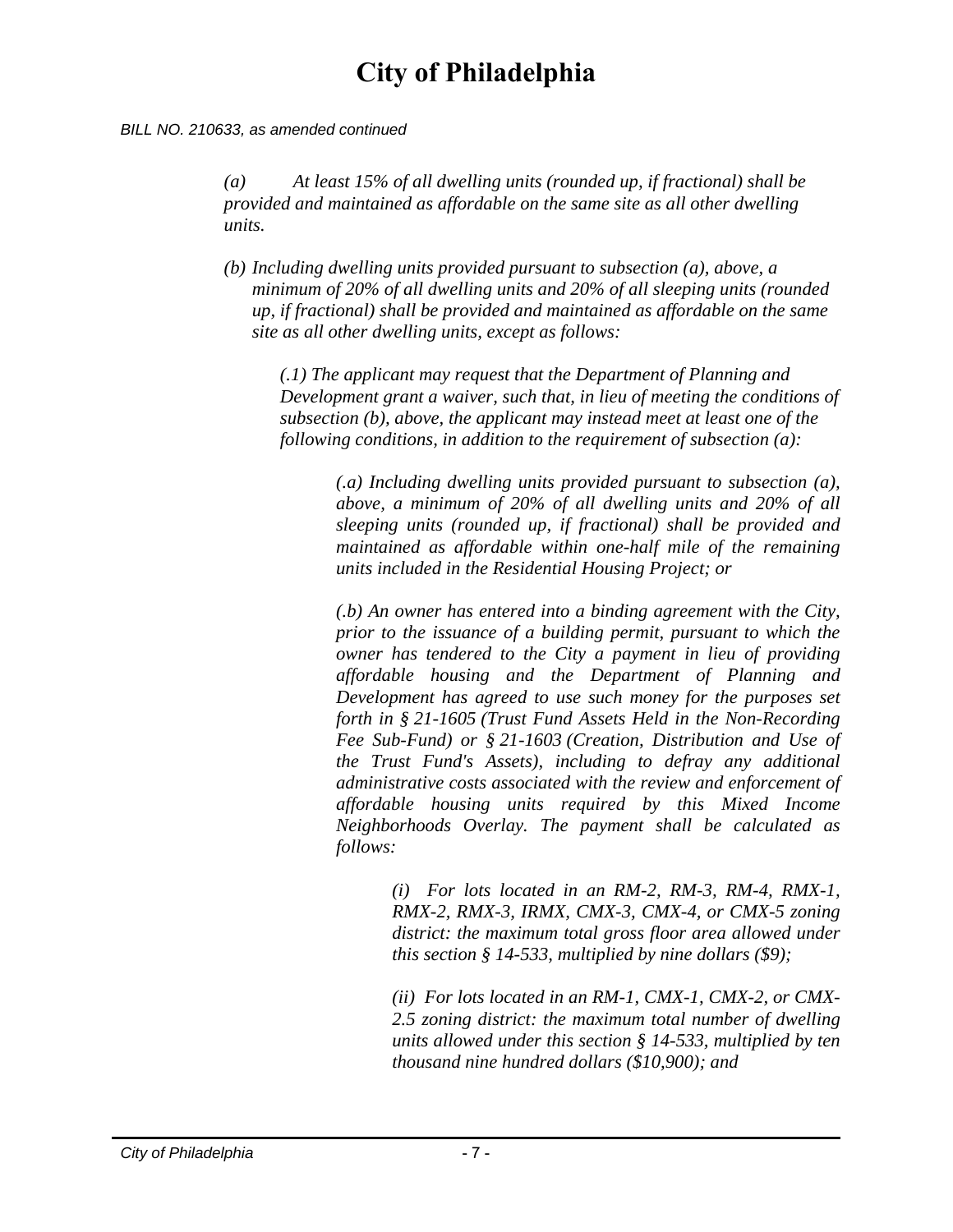*BILL NO. 210633, as amended continued*

*(iii) For lots located in any other zoning district: the sum of the number of sleeping units divided by two and the number of dwelling units, multiplied by ten thousand nine hundred dollars (\$10,900).* 

*(.2) The Department of Planning and Development shall only grant this waiver upon a demonstration of exceptional circumstances based on a particular substantial public benefit that would be derived from the proposed off-site development or that the granting of the waiver would otherwise further the general purposes of this chapter in a particular way, as may be further defined in regulations of the Commission.* 

*(.3) An applicant may only submit a request for this waiver after having submitted an application for a zoning permit to L&I for the relevant Residential Housing Project. If the Department of Planning and Development does not respond to a written request for this waiver within 45 days of its receipt, the request will be deemed granted.* 

*(.4) The Department of Planning and Development and the Commission are authorized to promulgate regulations to implement the provisions of this subsection (b). These regulations may include other requirements and penalties for non-compliance.* 

*(c) Any development that meets either of the following conditions will not be required to meet the requirements of subsections (a) and (b), above:* 

*(.1) The applicant demonstrates to the satisfaction of the Department of Planning and Development that 51% or more units will meet the definition of "Affordable Housing Property" under § 7-202(1); or* 

*(.2) The Residential Housing Project is otherwise subject to a recorded instrument such that average monthly costs for all rental units may not exceed the standards described under § 14-702(7)(.1)(.a).* 

*(d) Household Living is permitted in accordance with Table 14-533-1. The notes for Table 14-533-1 are as follows:* 

*[1] In the RM-1 district, the minimum lot area required per dwelling unit is as follows, provided that, whenever the calculation of permitted number of dwelling units results in a fraction of a dwelling unit, then the number of permitted dwelling units shall be rounded down to the nearest whole number:* 

*(.a) A minimum 240 sq. ft. of lot area is required per dwelling unit for the first 1,440 sq. ft. of lot area.*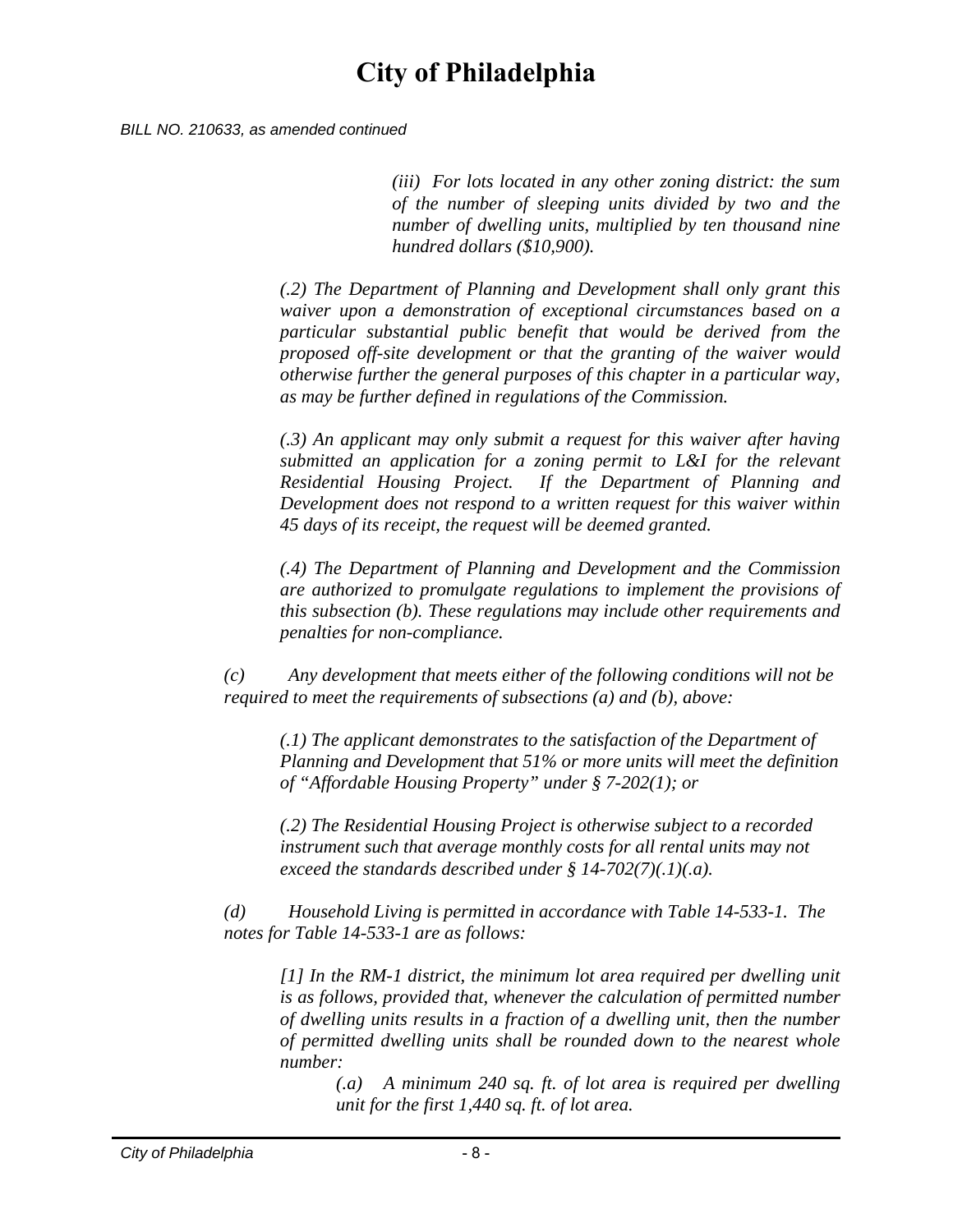*BILL NO. 210633, as amended continued*

*(.b) A minimum of 320 sq. ft. of lot area is required per dwelling unit for the lot area in excess of 1,440 sq. ft* 

*[2] In the CMX-1 and CMX-2 districts, a minimum of 320 sq. ft. of lot area is required per dwelling unit, provided that whenever the calculation of the permitted number of dwelling units results in a fraction of a dwelling unit, then the number of permitted dwelling units shall be rounded down to the nearest whole number.* 

*[3] In the CMX-2.5 district, the minimum lot area required per dwelling unit is as follows, provided that, whenever the calculation of the permitted number of dwelling units results in a fraction of a dwelling unit, then the number of permitted dwelling units shall be rounded down to the nearest whole number.* 

*(.a) A minimum of 240 sq. ft. of lot area is required per dwelling unit for buildings less than or equal to 45 ft. in height.* 

*(.b) A minimum of 180 sq. ft. of lot area is required per dwelling unit for buildings greater than 45 ft. in height.* 

*District Name RSD-1/2/3; RSA-1/2/3/4/5 RTA-1 RM-1 CMX-1/2 CMX-2.5 RM-2/3/4, RMX-1/2/3, CMX-3/4/5, IRMX, SP-ENT CA-1/2, ICMX, I-1/2/3/P, SP-INS/STA/PO-A/PO-P/AIR Y = Yes permitted as of right | N = Not allowed (expressly prohibited) See § 14-533(3)(d) for information pertaining to bracketed numbers (e.g., "[2]") in table cells. Residential Use Category Household Living (as noted below) Single-Family Y Y Y Y Y Y N Two-Family N Y Y Y Y Y N Multi-Family N N Y[1] Y[2] Y[3] Y N*

*Table 14-533-1: Household Living Uses in the /MIN Overlay District*

*(4) Development Standards* 

*The maximum occupied area, height limit, and maximum floor area ratio are as indicated in Tables 14-533-2, 14-533-3, and 14-533-4. All other development standards are as indicated elsewhere in the Zoning Code.* 

*(a) Notes for Table 14-533-2*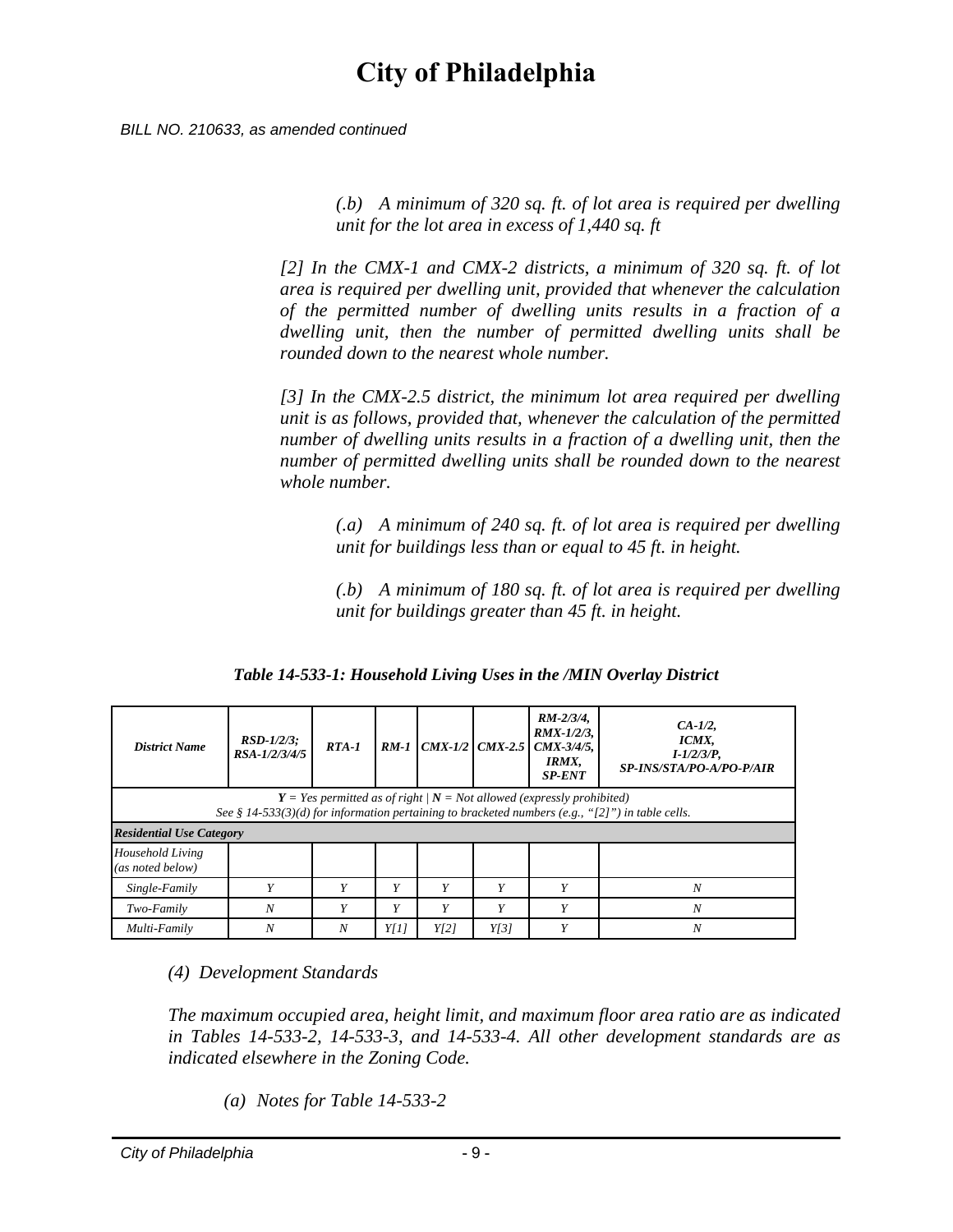*BILL NO. 210633, as amended continued*

*[1] Maximum occupied area is as indicated in § 14-701 (Dimensional Standards).* 

*[2] Maximum occupied area is as indicated in Chapter 14-400 (Base Zoning Districts).* 

*Table 14-533-2: Maximum Occupied Area in the /MIN Overlay District*

| <b>District Name</b>                                                                                                        | $RSD-1/2/3$ ,<br>$RSA-1/2/3/4/5$ ,<br>$RTA-1$ ,<br>$RM-1/2$<br>$RMX-3$<br>$CMX-1/2.5/4/5$ ,<br>$CA-I,2$<br>ICMX,<br>$1 - 1/2/3/P$ | $RM-3$ | RM-4,<br>$CMX-2/3$             | $RMX-1$ | $RMX-2$ | <b>IRMX</b>                    | <b>SP-INS/ENT/PO-A/PO-P/AIR</b> |  |  |  |
|-----------------------------------------------------------------------------------------------------------------------------|-----------------------------------------------------------------------------------------------------------------------------------|--------|--------------------------------|---------|---------|--------------------------------|---------------------------------|--|--|--|
| See § 14-533(4)(a) (Notes for Table 14-533-2) for information pertaining to bracketed numbers (e.g., "[2]") in table cells. |                                                                                                                                   |        |                                |         |         |                                |                                 |  |  |  |
| Floor Area Ratio                                                                                                            |                                                                                                                                   |        |                                |         |         |                                |                                 |  |  |  |
| Max. Occupied Area<br>$(\%$ of lot)                                                                                         | $[1]$                                                                                                                             | 75     | Intermediate: 85<br>Corner: 90 | 65      | 85      | Intermediate: 75<br>Corner: 80 | [2]                             |  |  |  |

*(b) Notes for Table 14-533-3* 

*[1] In the IRMX zoning district, the following regulations shall apply:* 

*(.a) For any lot frontage facing a street 35 ft. or less in width, the first 8 ft. of lot depth shall have a maximum building height of 38 ft. and the second 8 ft. of lot depth shall have a maximum building height of 75 ft;* 

*(.b) If an industrial use accounts for a floor area equal to at least 50% of the ground floor area, the property may exceed the maximum occupied area set forth in the table or the maximum height set forth in the table, the maximum height shall be 79 ft., subject to compliance with (.a) above, and subject to a maximum occupied area as a percentage of the lot of 50% for intermediate lots and 55% for corner lots for those portions of the building above 67 ft. in height.* 

*(.c) No height bonuses may be earned in this zoning district, except for those earned pursuant to § 14-702(7) (Mixed-Income Housing), subject to the restrictions of § 14-533(7), below.* 

*[2] Height maximums are as indicated in Table 14-701-4: Dimensional Standards for Industrial Districts.*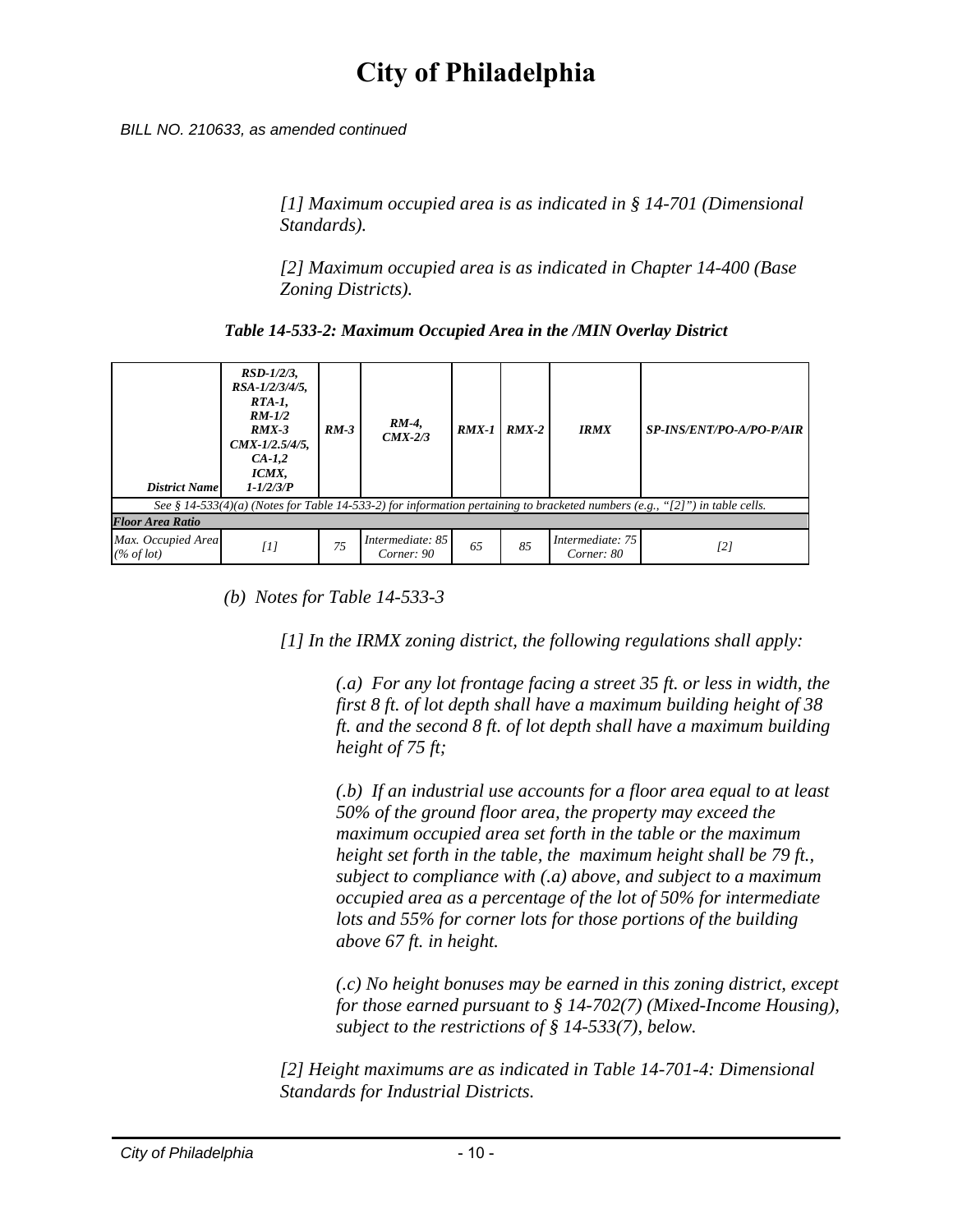*BILL NO. 210633, as amended continued*

*[3] Height maximums are as indicated in Chapter 14-400 (Base Zoning Districts).* 

#### *Table 14-533-3: Maximum Height in the /MIN Overlay District*

| <b>District Name</b>                                                                                                                                                       | $RSD-1/2/3$ ,<br>$RSA - 1/2/3/4/5$ ,<br>$RTA-I$<br>$CA-I/CA-2$ | $RM-1$ ,<br>$CMX-1/2$ | $CMX-2.5$ | $RM-2/3/4$ ,<br>$RMX-1/2/3$ ,<br>$CMX-3/4/5$ | <b>IRMX</b> | ICMX,<br>$1 - 1/2/3/P$ | <b>SP-INS/ENT/ PO-</b><br>$A/PO-P/AIR$ |  |  |
|----------------------------------------------------------------------------------------------------------------------------------------------------------------------------|----------------------------------------------------------------|-----------------------|-----------|----------------------------------------------|-------------|------------------------|----------------------------------------|--|--|
| See § 14-533(4)(b) (Notes for Table 14-533-3) for information pertaining to bracketed numbers (e.g., "[2]") in table cells.<br>Denotes zoning requirements not applicable. |                                                                |                       |           |                                              |             |                        |                                        |  |  |
| <b>Height</b>                                                                                                                                                              |                                                                |                       |           |                                              |             |                        |                                        |  |  |
| Maximum (ft.)                                                                                                                                                              | 38                                                             | 45                    | 62        |                                              | [1]         | [2]                    | [3]                                    |  |  |

*(c) Notes for Table 14-533-4* 

*[1] The maximum floor area ratio is for the district area, excluding streets* 

*[2] The maximum floor area ratio is subject to the provisions of § 14- 701(5) (CMX-4 and CMX-5 Bulk and Massing Controls)* 

*[3] The maximum floor area ratio for lots zoned CMX-5 located within the boundaries of the Center City/University City Floor Area Ratio Map (as shown in § 14-701(3)(a)[2]) is increased to 2,000% of lot area. Such lots shall not be subject to the provisions of § 14-513(5)(a)(.2).* 

*[4] The maximum floor area ratios are as indicated in Table 14-701-4: Dimensional Standards for Industrial Districts.* 

*[5] The maximum floor area ratios are as indicated in Chapter 14-400 (Base Zoning Districts).* 

*Table 14-533-4: Maximum Floor Area Ratios in /MIN Overlay District*

| <b>District Name</b>                                                                                                                                                       | $RSD-1/2/3$ ,<br>$RSA - 1/2/3/4/5$ ,<br>RTA-1,<br>$RM-1$ .<br>$CMX-1/2/2.5$<br>$CA-I/CA-2$ | $RM-2$ | $RM-3$ | $RM-4$ | $RMX-1$ | $RMX-2$ | $RMX-3$ ,<br>$CMX-3$<br>(except<br>within<br>/TOD),<br><b>IRMX</b> | $CMX-3$<br>(within<br>(TOD) | $CMX-4$ | $CMX-5$ | ICMX,<br>$1 - 1/2/3/P$ | <b>SP-INS/ENT/ PO-</b><br>$A/PO-P/AIR$ |
|----------------------------------------------------------------------------------------------------------------------------------------------------------------------------|--------------------------------------------------------------------------------------------|--------|--------|--------|---------|---------|--------------------------------------------------------------------|-----------------------------|---------|---------|------------------------|----------------------------------------|
| See § 14-533(4)(c) (Notes for Table 14-533-4) for information pertaining to bracketed numbers (e.g., "[2]") in table cells.<br>Denotes zoning requirements not applicable. |                                                                                            |        |        |        |         |         |                                                                    |                             |         |         |                        |                                        |
| <b>Floor Area Ratio</b>                                                                                                                                                    |                                                                                            |        |        |        |         |         |                                                                    |                             |         |         |                        |                                        |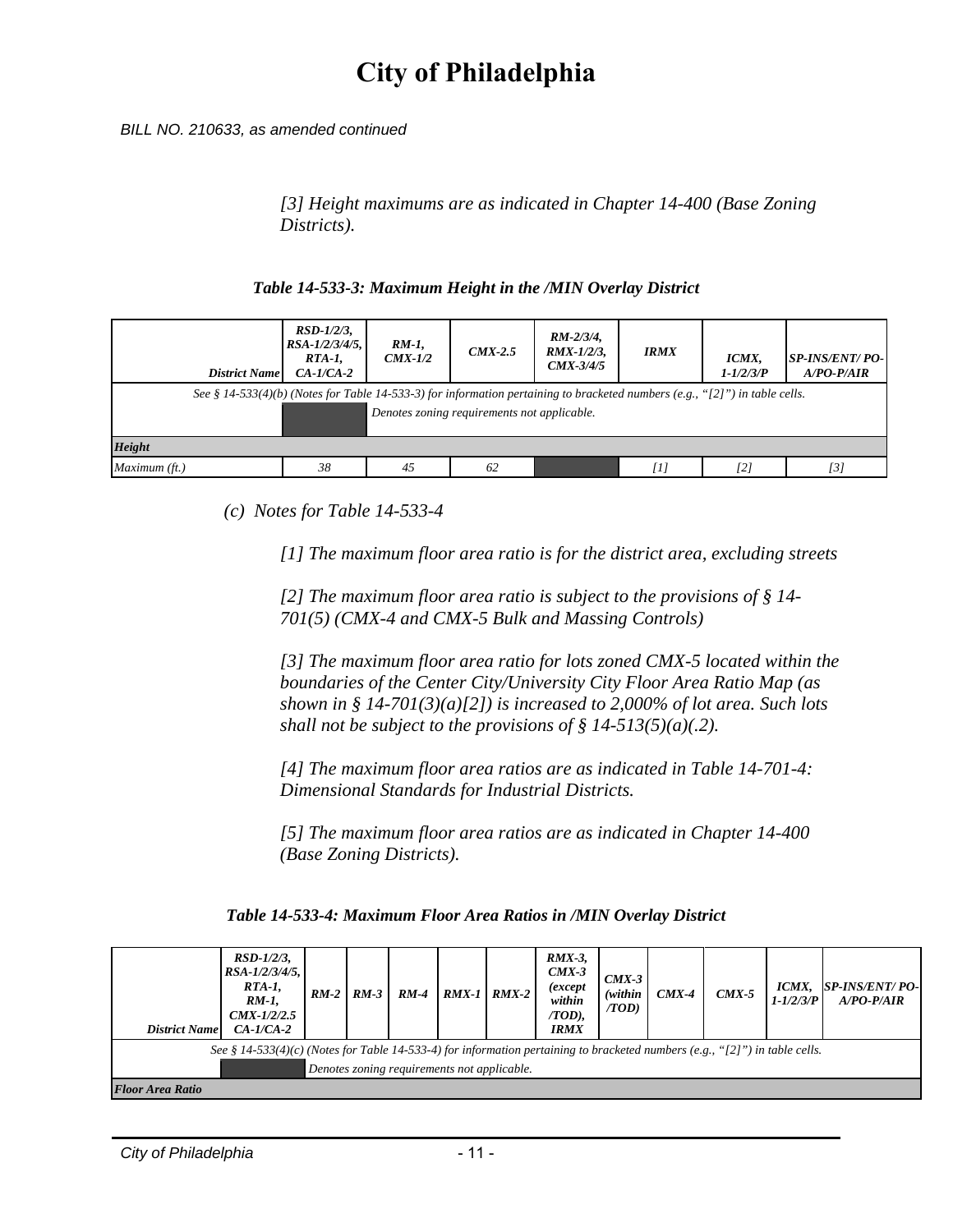*BILL NO. 210633, as amended continued*

| <b>District Name</b>                                                       | $RSD-1/2/3$ ,<br>$RSA - 1/2/3/4/5$ ,<br>$RTA-1$ ,<br>$RM-1$ .<br>$CMX-1/2/2.5$<br>$CA-I/CA-2$ |     | $RM-2$ $RM-3$ | $RM-4$ | $RMX-1$ $RMX-2$ | $RMX-3$ ,<br>$CMX-3$<br><i>(except</i> )<br>within<br>$(TOD)$ ,<br><b>IRMX</b> | $CMX-3$<br>(within<br>(TOD) | $CMX-4$ | $CMX-5$         | ICMX,<br>$1 - 1/2/3/P$ | <b>SP-INS/ENT/ PO-</b><br>$A/PO-P/AIR$ |
|----------------------------------------------------------------------------|-----------------------------------------------------------------------------------------------|-----|---------------|--------|-----------------|--------------------------------------------------------------------------------|-----------------------------|---------|-----------------|------------------------|----------------------------------------|
| Maximum $FAR$ (%)<br>of lot area, except as<br><i>otherwise provided</i> ) |                                                                                               | 120 | 225           | 525    | 225 [1] 375 [1] | 750                                                                            | 800                         | 750 [2] | 1,600<br>[2][3] | [4]                    | [5]                                    |

*(d) Except as stated otherwise in this section § 14-533, bonuses may be earned under the provisions of section § 14-702.* 

*(5) Motor Vehicle Parking Ratios* 

*The minimum required parking spaces for household living is as indicated in Table 14- 533-5. All other parking and loading standards are as indicated elsewhere in the Zoning Code.* 

*Table 14-533-5: Minimum Required Parking Spaces in the /MIN*

|                  | $RSD-1/2/3$<br>RSA-1/2/3/4/5<br>$RTA-I$<br>$RM-1$<br>$CMX-1/2/2.5$ | $RM - 2/3/4$<br>$RMX-2/3$<br>$CMX-3/4/5$<br><b>IRMX</b> | $RMX-1$     |
|------------------|--------------------------------------------------------------------|---------------------------------------------------------|-------------|
| Household Living |                                                                    | $2/10$ units                                            | $2/3$ units |

*(6) Affordability* 

*Affordable dwelling and sleeping units required shall be provided under the following standards. For the purposes of this section, a household shall consist of every person who lives or intends to live in the unit, regardless of age, dependency status, or relationship. The imputed household size for determining unit affordability and occupancy requirements of this section shall be equal to 1.5 people per each bedroom in the unit, except for studios, efficiencies, and sleeping units for which the imputed household size is 1 person.* 

*(a) Affordable rental units shall:* 

*(.1) Have total monthly costs (including rent and utility costs) that do not exceed thirty percent (30%) of gross monthly income for households earning up to forty percent (40%) of the Area Median Income (AMI), adjusted for household size, as reported by the U.S. Department of Housing and Urban Development (HUD) for the Philadelphia Metropolitan Statistical Area;*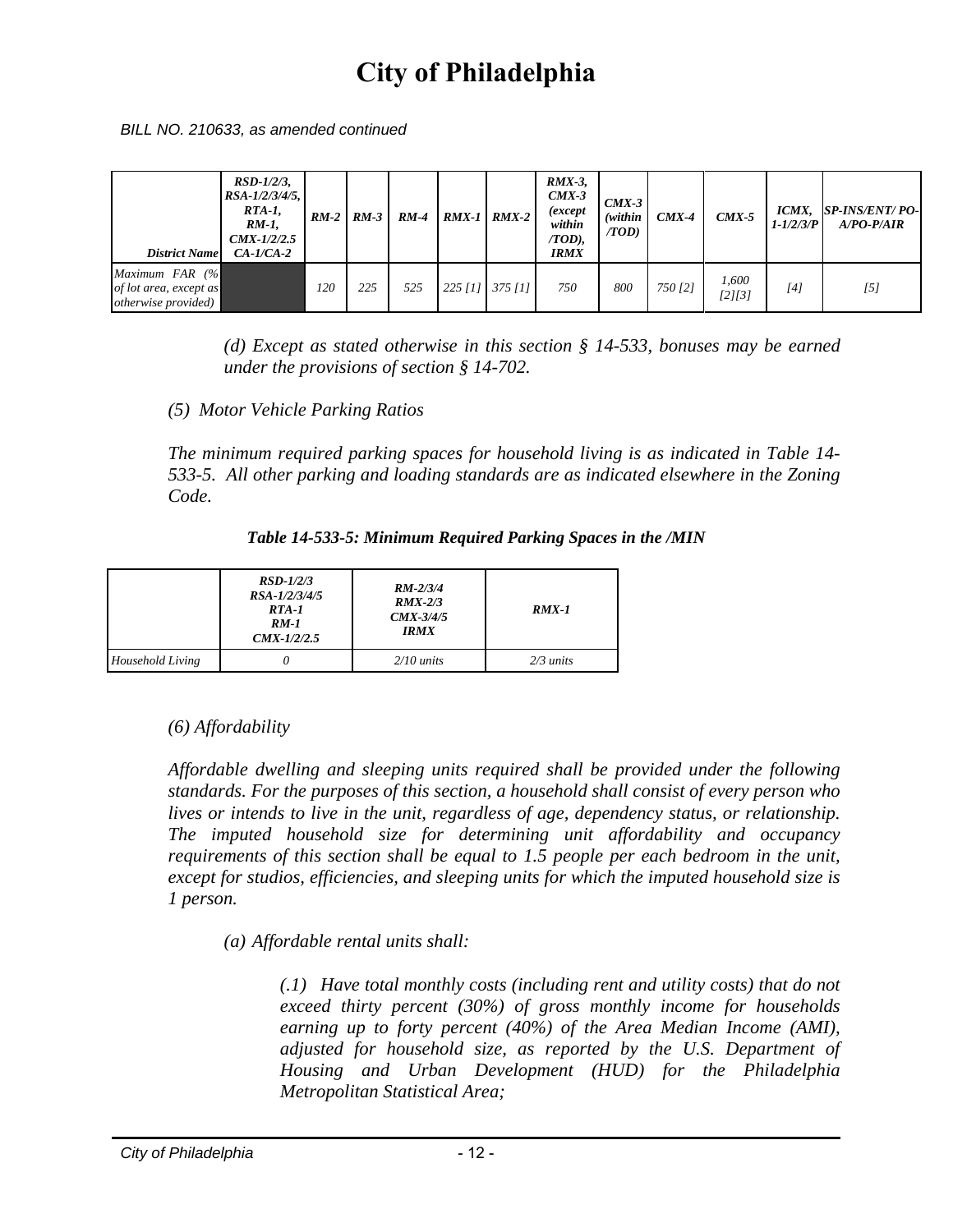*BILL NO. 210633, as amended continued*

*(.2) Be occupied by households earning up to forty percent (40%) of the Area Median Income (AMI), adjusted by household size, as reported by HUD for the Philadelphia Metropolitan Statistical Area at the time of the household's initial occupancy of the unit; and* 

*(.3) At no time be occupied by households earning greater than eighty percent (80%) of the Area Median Income (AMI), adjusted by household size, as reported by HUD for the Philadelphia Metropolitan Statistical Area; provided that, in the event the income of a tenant is found by the Department of Planning and Development to exceed the maximum income provided for by this subsection (.3), a rental unit shall nonetheless be deemed in compliance with this subsection (.3), until the first expiration of a lease occurring after the tenant's income first exceeded the maximum permitted by this subsection (.3). In such event, the owner or their property manager may raise rent on the existing household's unit at the owner or their property manager's discretion, taking into account any applicable laws, rules, or policies regarding rent increases, provided that the owner or their property manager must make the next available unit of comparable size available to a new income-qualified household.* 

*(b) Affordable owner-occupied units shall:* 

*(.1) Have a maximum sale and resale price, during the term of affordability, calculated on the basis of a down payment of no more than five percent (5%) of the purchase price, a fixed rate 30 year mortgage, consistent with the average monthly rate published from time to time by Freddie Mac, and total monthly costs (including mortgage principal and interest, property taxes, property insurance, and condominium or homeowner association fees) that do not exceed thirty percent (30%) of gross monthly income for households earning up to sixty percent (60%) of the AMI, adjusted for household size, as reported by HUD for the Philadelphia Metropolitan Statistical Area;* 

*(.2) Be sold to one or more members of a household with household earnings up to sixty percent (60%) of the AMI, adjusted for household size, as reported by HUD for the Philadelphia Metropolitan Statistical Area at the time of sale; and* 

*(.3) Be the principal residence of at least one person who owned the unit during the period of affordability.* 

*(c) The standards of §14-702(7)(b)(.2) through (.5) shall apply, except that, notwithstanding the provisions of 14-702(7)(b)(.3), off-site development pursuant*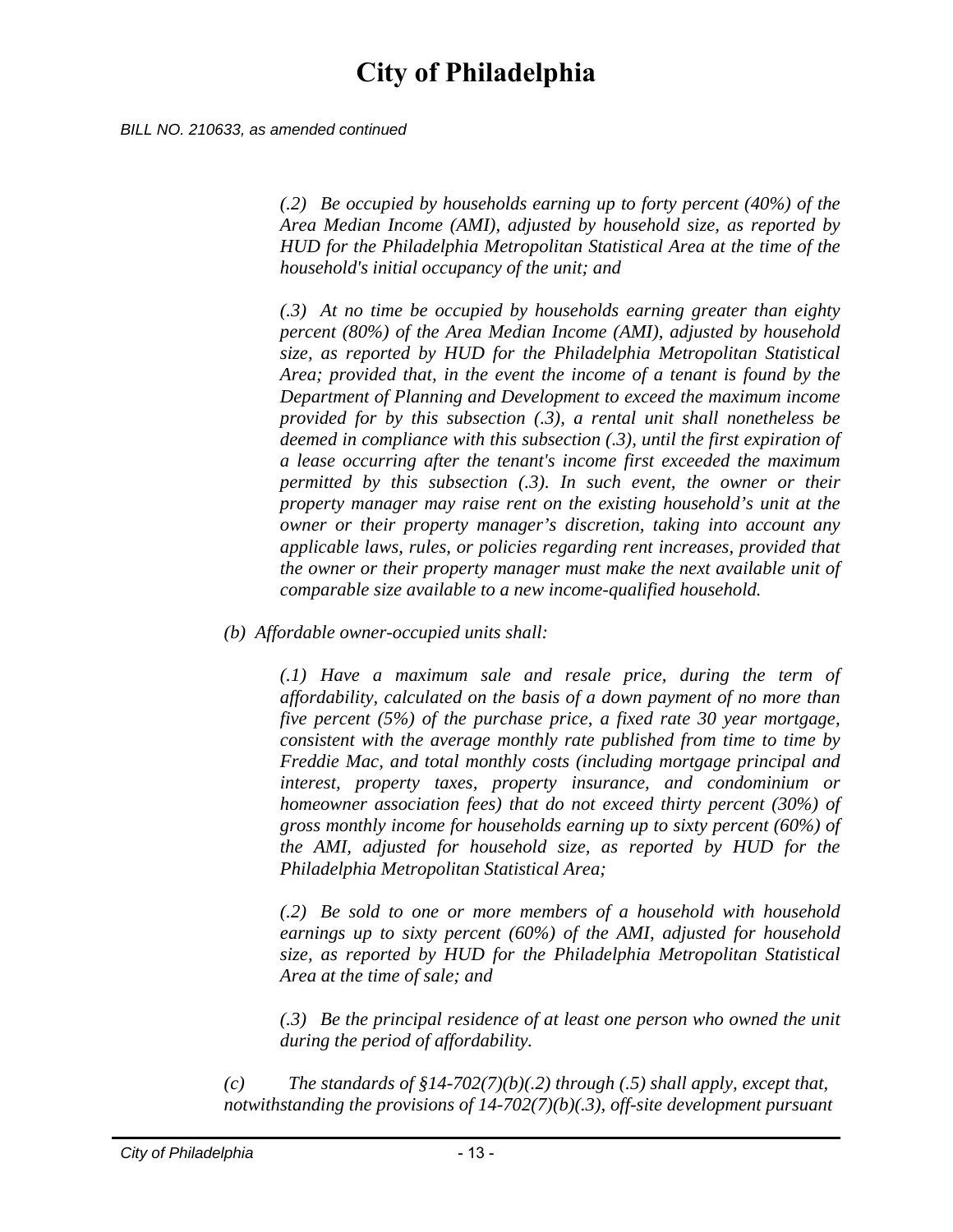#### *BILL NO. 210633, as amended continued*

*to subsection (b) is permitted, provided that off-site units meet all conditions of this overlay.* 

*(d) Applicants shall be encouraged to partner with community development corporations and other community-based organizations in developing and executing plans for marketing units and evaluating the qualifications of potential occupants.* 

*(e) Compliance check, remedies, and regulations of § 14-702(7)(d) through (g) shall apply.* 

*(7) Marketing and Equal Opportunity* 

*Any development shall be subject to the requirement that no zoning permit shall be issued unless an applicant has met with Registered Community Organizations ("RCOs") whose boundaries include the applicant's property to present a Marketing and Occupancy Plan and an Economic Opportunity Plan, in accordance with subsections (a) through (c),*  below; has subsequently filed the Plans with either a division of the Department of *Commerce responsible for monitoring participation by minority, women, and disabledowned businesses or any other City agency designated by the Mayor; and has subsequently made available a copy of the Plans to the RCOs.* 

*(a) A Marketing and Occupancy Plan shall describe how the permit applicant will market and occupy affordable and market-rate units within the development.* 

*(b) An Economic Opportunity Plan shall include a description of all efforts to be taken to foster meaningful and representative opportunities for participation by M/W/DSBEs and an appropriately diverse workforce in connection with the project. Such description shall include certification and documentation of any and all actions taken with respect to solicitation and other activities as set forth in subparagraphs (1)(d)(.3)(.a)-(.c) of Section 17-1603 of the Code ("Economic Opportunity Plan: Contents");a statement of past practices to develop diversity at any and all levels of the organization, as described in subsection (1)(f) of 17- 1603; and a statement of equity ownership, as described in subsection 17- 1603(1)(g)(.2); provided that the requirements of § 17-1600 shall not otherwise apply to this § 14-533.* 

*(c) The applicant must meet the applicable requirements of § 14-303(12) (Neighborhood Notice and Meetings), regardless of whether those provisions would otherwise apply. The applicant may fulfill the requirement of meeting with RCOs in this subsection (c) by presenting such Plans at the Neighborhood Meeting required under § 14-303(12).*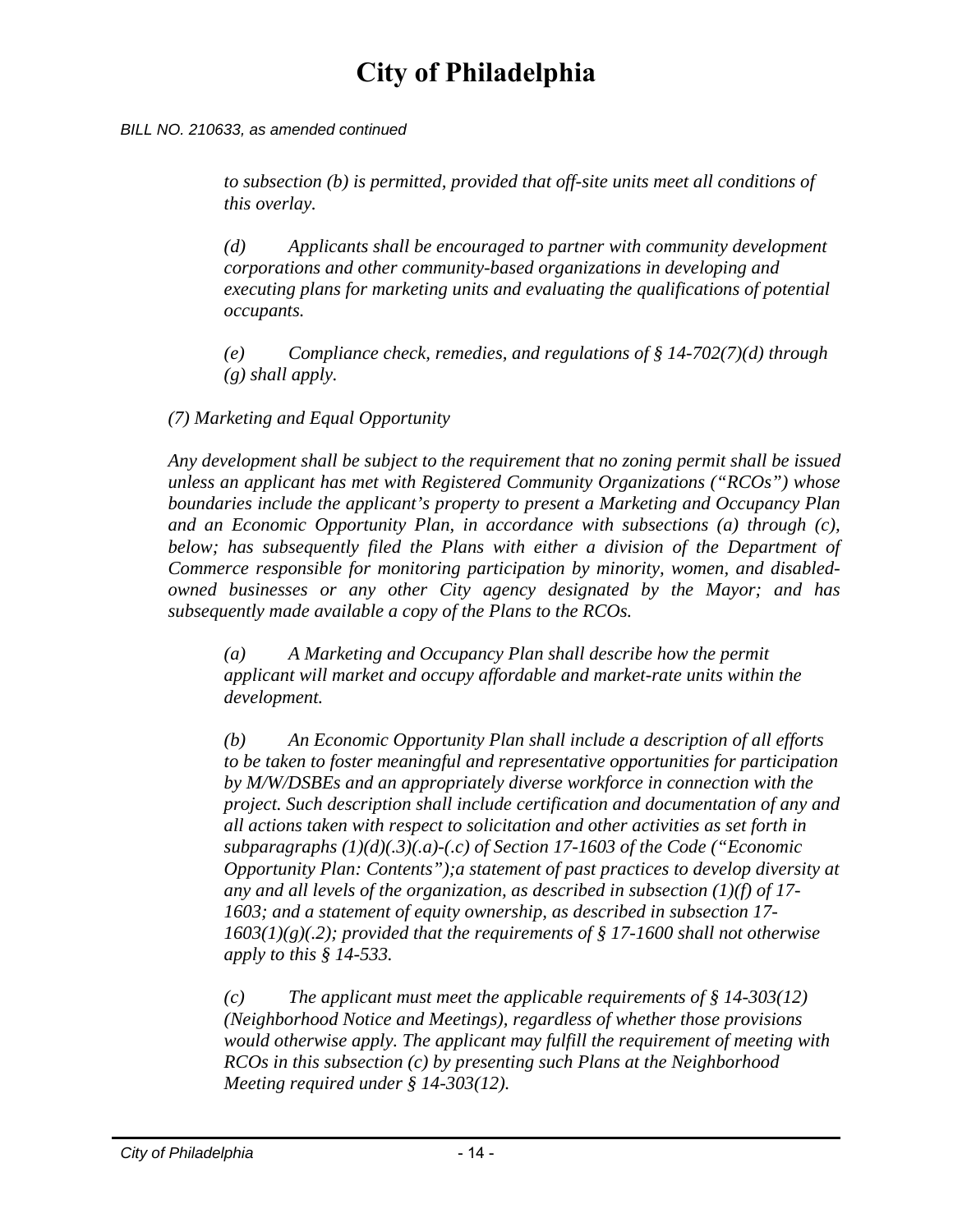*BILL NO. 210633, as amended continued*

*(d) L&I and the Commission are authorized to promulgate such regulations as are necessary and appropriate to implement the provisions of this section.* 

*(8) Bonuses available under the provisions of § 14-702(7) (Mixed Income Housing) may be earned only where a Residential Housing Project meets the requirements of § 14- 702(7)(b) in addition to, and not including, any dwelling units, sleeping units, and payments in-lieu provided pursuant to the requirements of this section § 14-533.* 

*(9) Permits* 

*No zoning or building permit shall be issued for the demolition of a principal building located within the /MIN overlay district unless a building permit has been issued for the construction, expansion, or alteration of a new or existing principal building on the same lot.* 

\* \* \*

#### CHAPTER 14-700. DEVELOPMENT STANDARDS.

\* \* \*

§ 14-702. Floor Area, Height, and Dwelling Unit Density Bonuses.

\* \* \*

\* \* \*

(7) Mixed Income Housing.

*(g) Applicability of Mixed Income Neighborhoods Overlay District (/MIN).* 

*The terms and conditions of this section § 14-702(7) (Mixed Income Housing) shall not apply to Residential Housing Projects within the /MIN, Mixed Income Neighborhoods Overlay District, as defined in §14-533(2), except as otherwise provided by section §14-533 (Mixed Income Neighborhoods Overlay District).* 

\* \* \*

SECTION 2. Effective date. This Ordinance shall take effect six months following its enactment. Construction pursuant to a valid zoning permit application that was filed prior to the effective date shall not be counted for purposes of determining whether a project is a Residential Housing Project within the meaning of §14-533(2) of The Philadelphia Code, as added by Section 1 of this Ordinance.